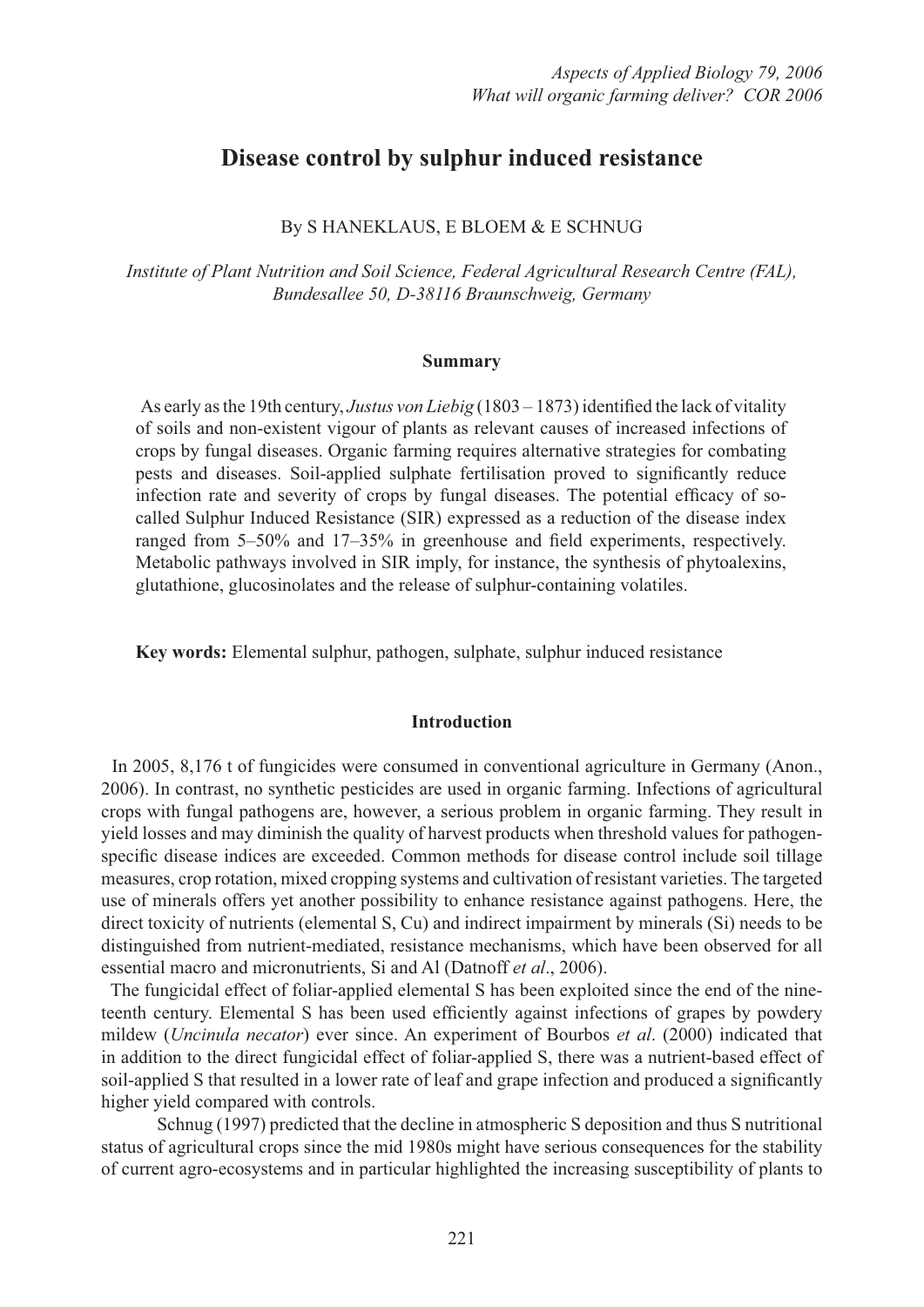fungal pathogens such as light leaf spot (*Pyrenopeziza brassicae*). Sulphur fertilisation reduced the disease index for various host/pathogen relationships by 5–50% and 17–35% in greenhouse and field experiments, respectively. The term Sulphur Induced Resistance (SIR) denotes the reinforcement of the natural resistance of plants to fungal pathogens by stimulating the metabolic processes involving sulphur through targeted sulphate-based and soil-applied fertiliser strategies (Haneklaus *et al*., 2006). It is the aim of this contribution to summarise current research in SIR from the molecular to the field level in relation to different host/pathogen systems, and to identify future research needs.

#### **Materials and Methods**

Extended field experiments were carried out from 2000 to 2003 on two sites in Scotland, Inverness and Aberdeen, and one site in northern Germany, Braunschweig, in order to investigate mechanisms of SIR in oilseed rape in relation to the risk of infections with fungal diseases. Details concerning the layout of these studies and analytical methods involved are comprehensively summarised by Salac (2005).

#### **Results**

Sulphur Induced Resistance was first observed for infections of oilseed rape by *P. brassicae* (Schnug, 1997). The potential efficacy of SIR expressed as a reduction of the disease index ranged from 5–50% and 17–35% in greenhouse and field experiments, respectively. Possible S-containing metabolites involved in SIR are shown in Fig. 1. Plants take up sulphate  $(SO_4)$  through their roots. The S nutritional status regulates uptake, translocation and intracellular distribution of sulphate via sulphate transporters (Hawkesford, 2000). The amino acids cysteine and methionine are the major end-products of sulphate assimilation in plants. Cysteine is the basic compound for other S metabolites such as glutathione (GSH), glucosinolates (GSL), phytoalexins, pathogenesis related  $(PR)$  proteins and  $H_2S$ . All of these compounds are linked to resistance mechanisms of plants. GSH regulates uptake and assimilation of S and reduced S is transported in this form throughout the plant (Lappartient & Touraine 1996). Other metabolites presumably involved in the regulation of sulphate uptake are sulphate, *O*-acetylserine and cysteine (Hawkesford, 2000; Hawkesford & De Kok, 2006).



Fig. 1. S-containing metabolites involved in SIR (bold notation indicates direct involvement in defence)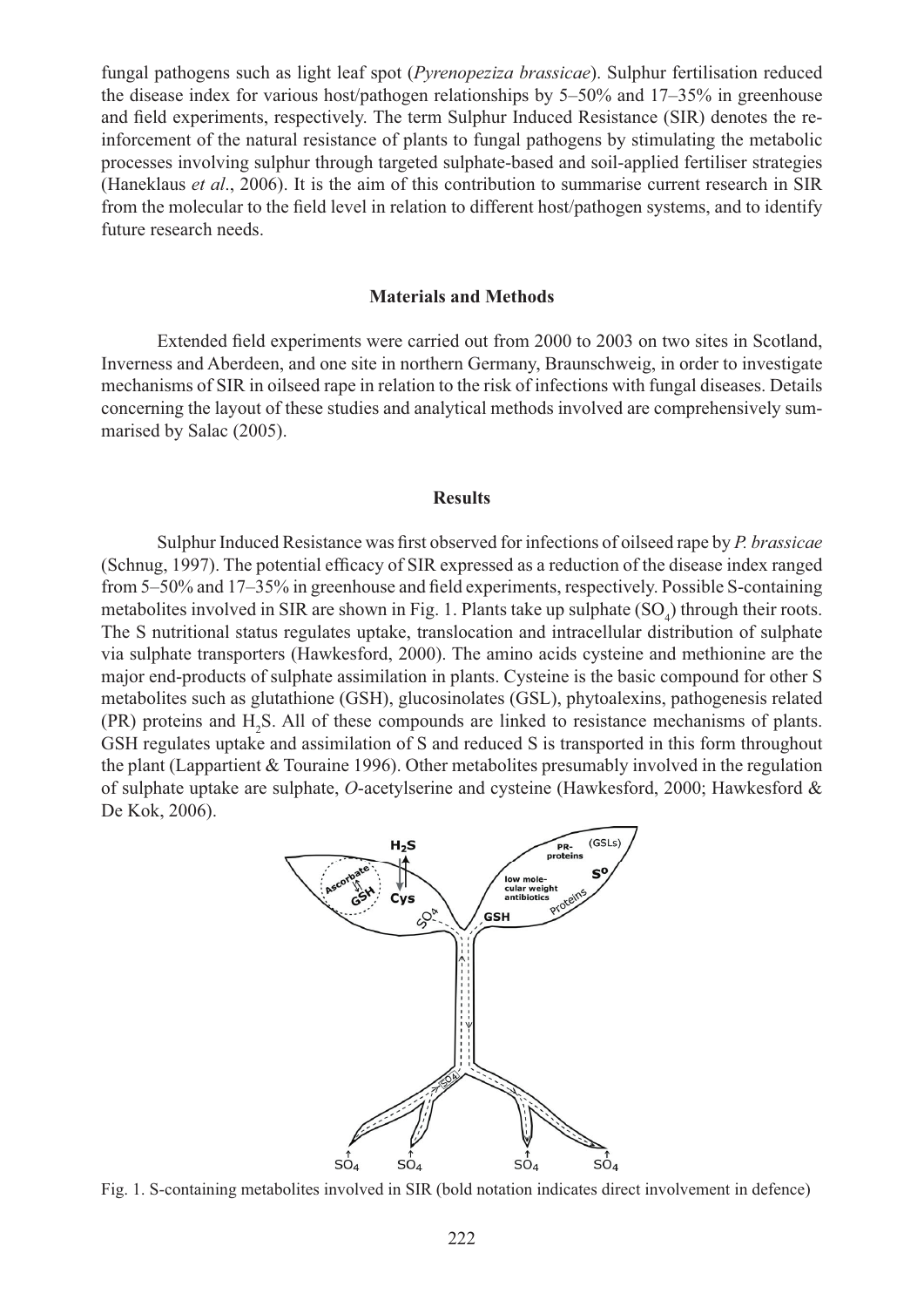Cysteine is the first major S compound, itself showing fungicidal effects (Vidhyasekaran 2000). S fertilisation of 100 kg ha<sup>-1</sup> significantly increased the cysteine, GSH and GSL content in the leaf tissue of oilseed rape from 0.5 to 1.2, 12.2 to 31.4 and 2.5 to 3.8  $\mu$ mol g<sup>-1</sup> (d.w.), respectively (Salac, 2005). Visible infections with fungal pathogens on a site in northern Germany with a low risk of infections produced a significant increase in the cysteine and GSH content (Salac *et al.*, 2004). In Scotland, however, where the infection pressure with various pathogens was extremely high, an analogous significant decrease was determined. It might be assumed that both metabolites were either consumed for defence, or more likely, were degraded after successful establishment of the pathogen (Kuzniak & Sklodowska, 2005).

 $H_2$ S may be released prior to or after cysteine formation. Commonly,  $H_2$ S is regarded as being fungitoxic. Chronic and acute toxicity levels are well described for animals and humans, but dose/effect data on fungal pathogens are extremely scarce. Pathogen-specific differences in the susceptibility to H2S exist but effective doses may be up to three to six orders of magnitude higher than those emitted by whole plants (Haneklaus *et al.*, 2006). There appear to be no data yet on H<sub>2</sub>S emissions around the infected plant tissue.

During the hypersensitive response of plants after infection with pathogens  $H_2O_2$  is released rapidly, which modifies cell metabolism in favour of phytoalexin and PR-protein accumulation, and finally results in programmed cell death (Foyer & Rennenberg, 2000; Hammerschmidt  $\&$ Nicholson, 2000). GSH seems to be involved in cell wall reinforcement and could be a messenger like salicylic acid or  $H_2O_2$  and carry information to unchallenged plant tissues (Gullner & Kömives, 2001). Additionally, GSH is coupled to high ascorbic acid, and high ascorbic acid is related to resistance against fungal pathogens (Vidhyasekaran, 2000).

 Phytoalexins as a means of induced disease resistance include PR-proteins, low-molecular weight antibiotics and the formation of elemental S. Relationships between the S nutritional status and speed and magnitude of phytoalexin formation are completely speculative. Glucosinolates are characteristic S-containing secondary compounds of *Brassica* crops that act as phytoanticipins. When fungal diseases spread significantly into previously unaffected regions with the switch to double low oilseed rape cultivars in the mid 1980s, causal relationships were assumed. However, it is conceivable that GSLs are not direct catalysts of SIR.

 Though succession, dimension and contribution of individual S metabolites to SIR have yet to be fully clarified, it is clear that these are released in an efficient cascade triggered by the pathogen and mediated by the S status of the plant (Haneklaus *et al*., 2006). It is presumed that this response is conditional on the availability of S in the soil exceeding the physiological demand for S by the plant.

#### **Discussion**

S fertilisation has been shown to increase significantly not only the S nutritional status of the plant, but also the content of stress-related S-containing metabolites such as cysteine, GSH and H2 S (Salac, 2005; Salac *et al*., 2005). This effect is thought to be stronger than an infectiondependent increase of the GSH content). For promoting resistance mechanisms an S supply, which only covers metabolic S needs, is apparently not sufficiently high. A constantly high plantavailable S reserve in the soil might also be required to satisfy the enhanced S demand for plant defence during infection by fungal pathogens. Research in the field of SIR suggests that there are host/pathogen-specific resistance mechanisms, which need to be identified so that they can be regulated by targeted S fertilisation strategies. Thus, further S response trials with controlled infections need to be carried out in order to identify and quantify individual S induced resistance processes. A further reinforcing effect might be obtained by promoting the nutritional as well as the fungicidal effect of elemental S. Such a strategy might be of particular interest for reducing mycotoxin contaminations with a limited input of elemental S.